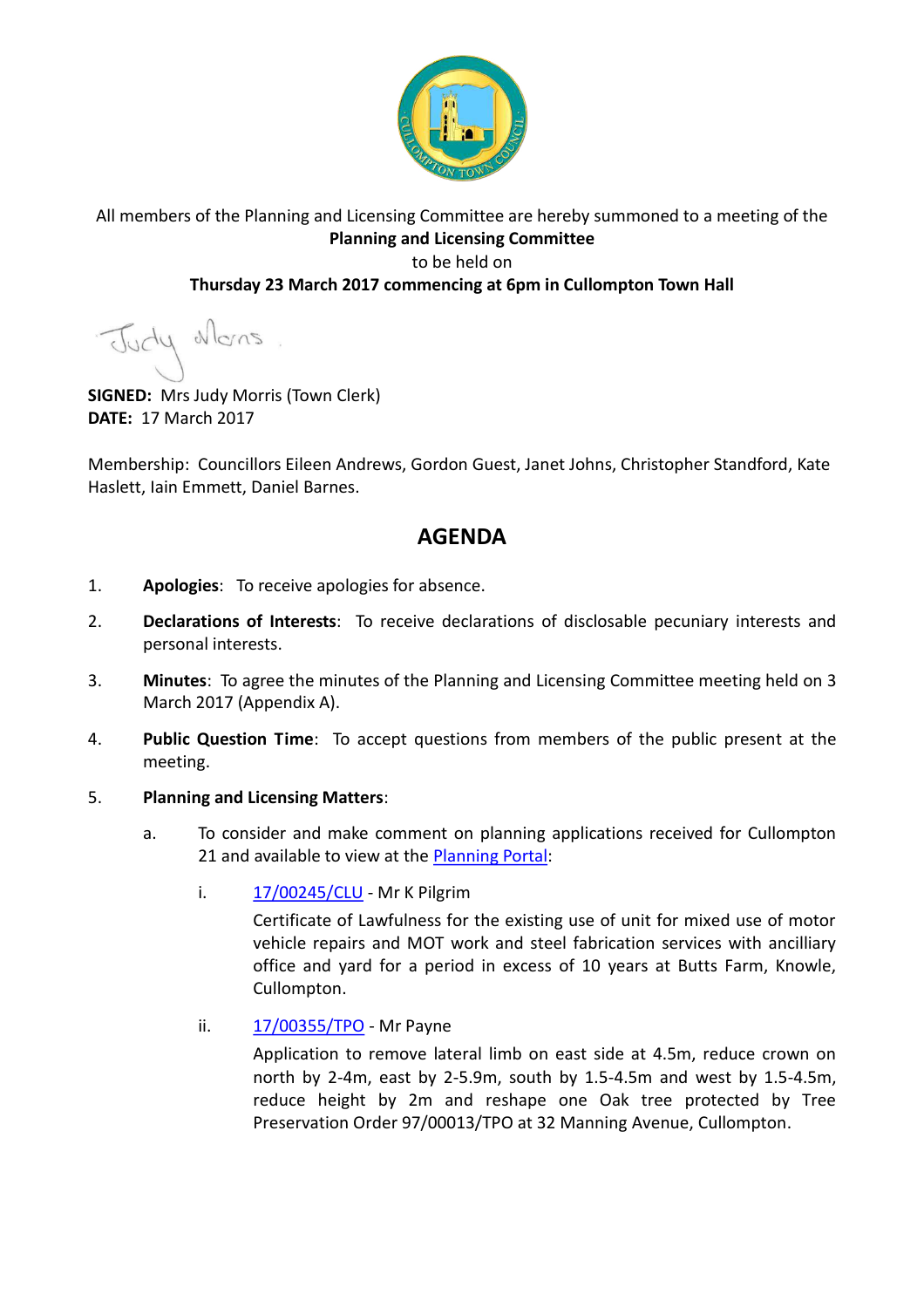iii. [17/00402/FULL](https://planning.middevon.gov.uk/online-applications/applicationDetails.do?activeTab=documents&keyVal=OMI1MSKS04G00) - Mrs J Stuart

Retention of an agricultural storage building at 1 Hayne Barton Cottages, Cullompton.

- b. To receive planning determinations and consider any other planning matter brought forward at the discretion of the Chair.
- c. To consider applications from neighbouring Parishes.
- 6. **Local Enforcement Consultation:** To consider and make comment on the MDDC consultation on the [Local Enforcement Plan.](https://www.middevon.gov.uk/media/343173/local-enforcement-plan-march-2017-consultation.pdf)
- 7. **Planning and Development Working Group:** To consider forming a Planning and Development Working Group.
- 8. **Neighbourhood Plan:** To receive an update.
- 9. **Correspondence**: To consider correspondence received after the despatch of this Agenda.
- 10. **Date and time of the next meeting**: Thursday 13 April 2017 commencing at 6pm.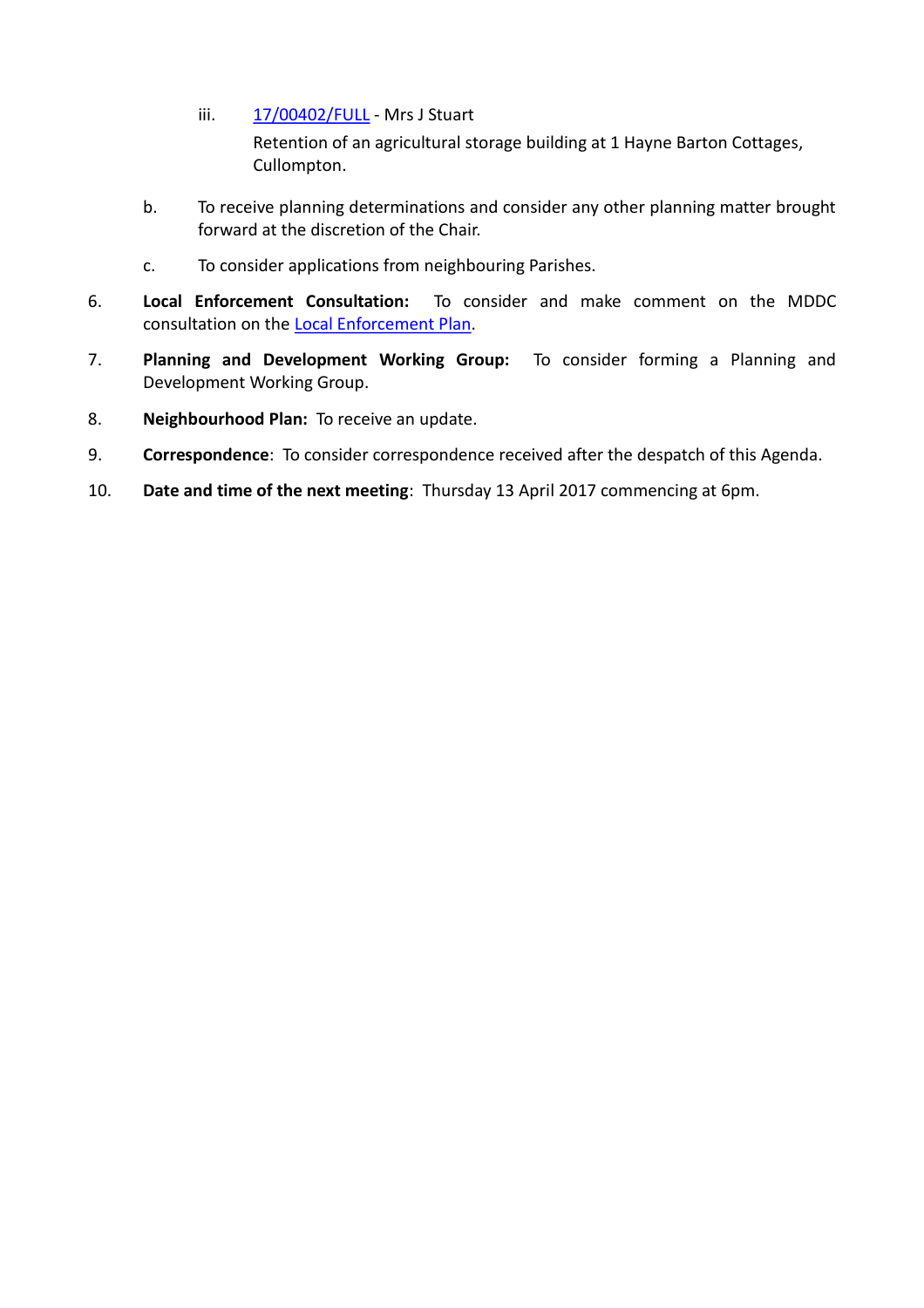

### **Planning and Licensing Committee** held on **Thursday 2 March 2017 commencing at 6pm in Cullompton Town Hall**

Membership: Councillors Eileen Andrews, Gordon Guest, Janet Johns, Christopher Standford, Kate Haslett, Iain Emmett, Daniel Barnes.

Those present: Councillors Gordon Guest (Chair), Rachel Sinclair, Janet Johns, Eileen Andrews, Iain Emmett, Daniel Barnes, Kathryn Haslett.

The Assistant Town Clerk (Clerk).

Councillor Richard Thorne.

# **DRAFT MINUTES**

- 112. **Apologies**: Apologies were received and accepted from Councillor Chris Standford (work).
- 113. **Declarations of Interests**: To receive declarations of disclosable pecuniary interests and personal interests.

None declared.

- 114. **Minutes**: The minutes of the Planning and Licensing Committee meeting held on 9 February 2017 were adopted as a true and correct record of the meeting and signed as such. Proposed Councillor Janet Johns, seconded Councillor Iain Emmett.
- 115. **Public Question Time**: As there were no members of the public present, this section of the meeting did not take place.
- 116. **Planning and Licensing Matters**:
	- a. To consider and make comment on planning applications received for Cullompton 21 and available to view at the [Planning Portal:](https://planning.middevon.gov.uk/online-applications/applicationDetails.do?activeTab=documents&keyVal=OG45QSKS07T00)
		- i. [17/00204/FULL](https://planning.middevon.gov.uk/online-applications/simpleSearchResults.do?action=firstPage)  McDonald's Restaurants Limited

Alterations to include erection of extensions, formation of brick corral to rear and installation of 1 LCD screen behind shop front glazing at Junction 28 Motorway Services.

**Recommend grant permission. s106 contribution to Headweir Road play area. Proposed Councillor Gordon Guest, seconded Councillor Janet Johns.**

ii. [17/00206/ADVERT](https://planning.middevon.gov.uk/online-applications/simpleSearchResults.do?action=firstPage) - McDonald's Restaurants Limited

Advertisement consent to display 3 internally illuminated fascia signs, 1 nonilluminated mounted banner sign and 1 LCD screen behind shopfront glazing at Junction 28 Motorway Services.